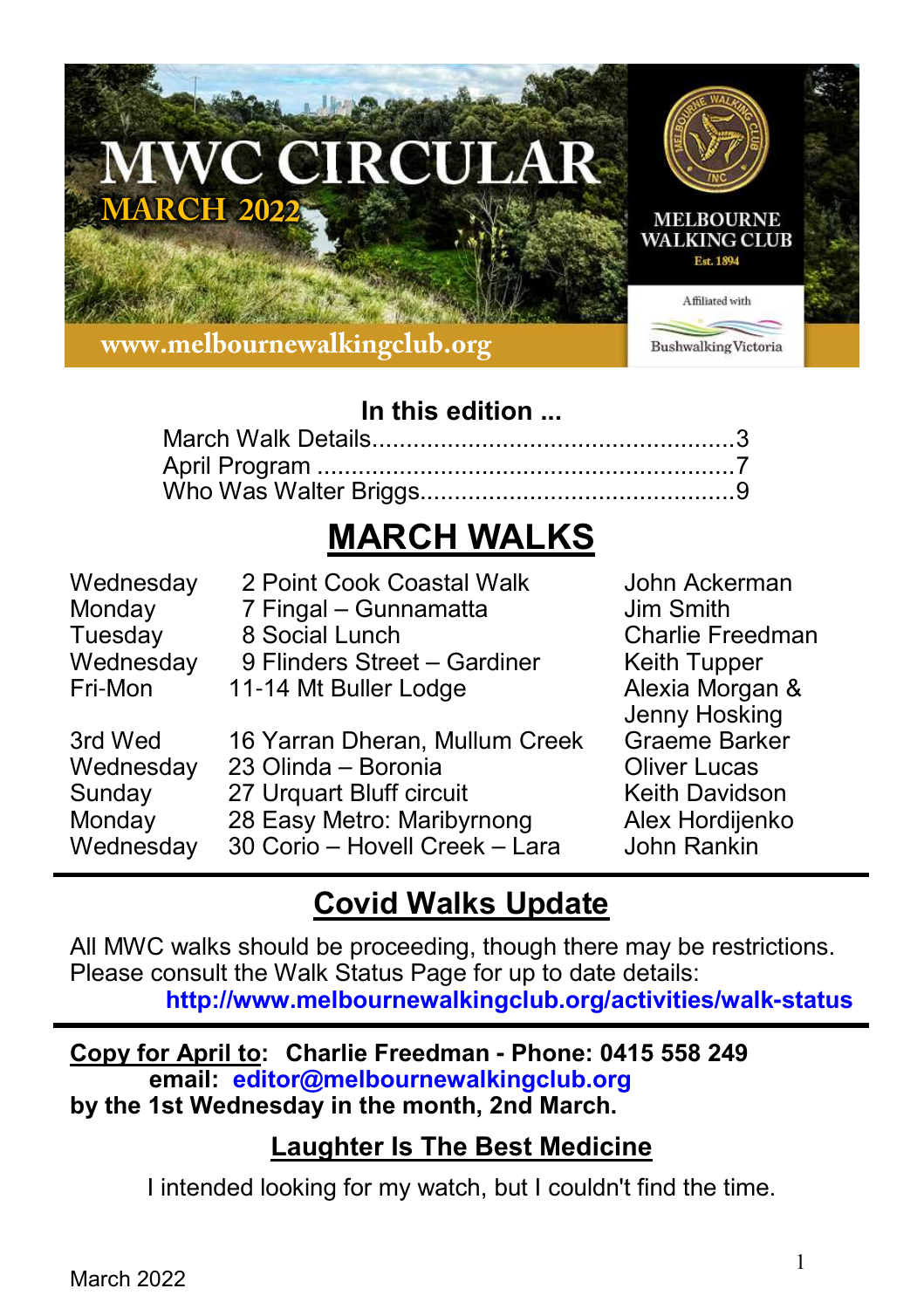## **COVID-19 Restrictions**

**All walks will only be open to those who are FULLY VACCINATED against Covid 19.**

**At present there are no restrictions on the number of walkers, but these may be introduced. If this is the case, it is suggested you contact the leader to book for the walk.**

#### **Visitors Fee**

A \$5.00 fee is charged to all visitors attending club walks.

## **Extreme Conditions & Fire Bans**

On days of **EXTREME WEATHER CONDITIONS** leaders may cancel the activity at their discretion. If a day of **TOTAL FIRE BAN** is declared in a walk area, **ALL** outdoor activities in that area are **CANCELLED**.

## **The Melbourne Walker**

The complete set of "The Melbourne Walker", the Club's annual magazine which was published from 1929 to 1991, is now available to view or download on the Club's website:

**www.melbournewalkingclub.org/photo-gallery/the-melbourne-walker**

## **Office Bearers 2021-2022**

| Club Executive                          |
|-----------------------------------------|
| Acting President: Trevor Rosen          |
| Senior Vice President: Charlie Freedmar |
| Secretary: Neale Oxley                  |
| Treasurer: Terry Simpson                |
| Activities Officer: Jenny Hosking       |
| Membership Officer: John Rankin         |

Sub-Committee Convenors 6 Example Other Officers<br>
Mt Buller Lodge: Jenny Hosking Website Adminis

Walk Coordinators Metro Walks: David Watkins, & Sunday Walks: Kim Rosen Peninsula Walks: Ron Anderson

General Committee: Kim Rosen, nichael Corrigan, & Richard Simpson

Website Administrator: Charlie Freedman Walter Briggs Hut: Kim Rosen Circular Editor: Charlie Freedman<br>Activities: Jenny Hosking Charles Marketing Subcommittee: Richard Marketing Subcommittee: Richard Simpson

Easy Metro Walks: Gordon Proudfoot<br>3rd Wed Walks: Graeme Barker

Generic email addresses to contact appropriate Club Members:<br>president@melbournewalkingclub.org membership@melbournewa **president@melbournewalkingclub.org membership@melbournewalkingclub.org secretary@melbournewalkingclub.org**<br>treasurer@melbournewalkingclub.org **treasurer@melbournewalkingclub.org webmaster@melbournewalkingclub.org info@melbournewalkingclub.org walterbriggshut@melbournewalkingclub.org**

**bullerlodge@melbournewalkingclub.org activities@melbournewalkingclub.org**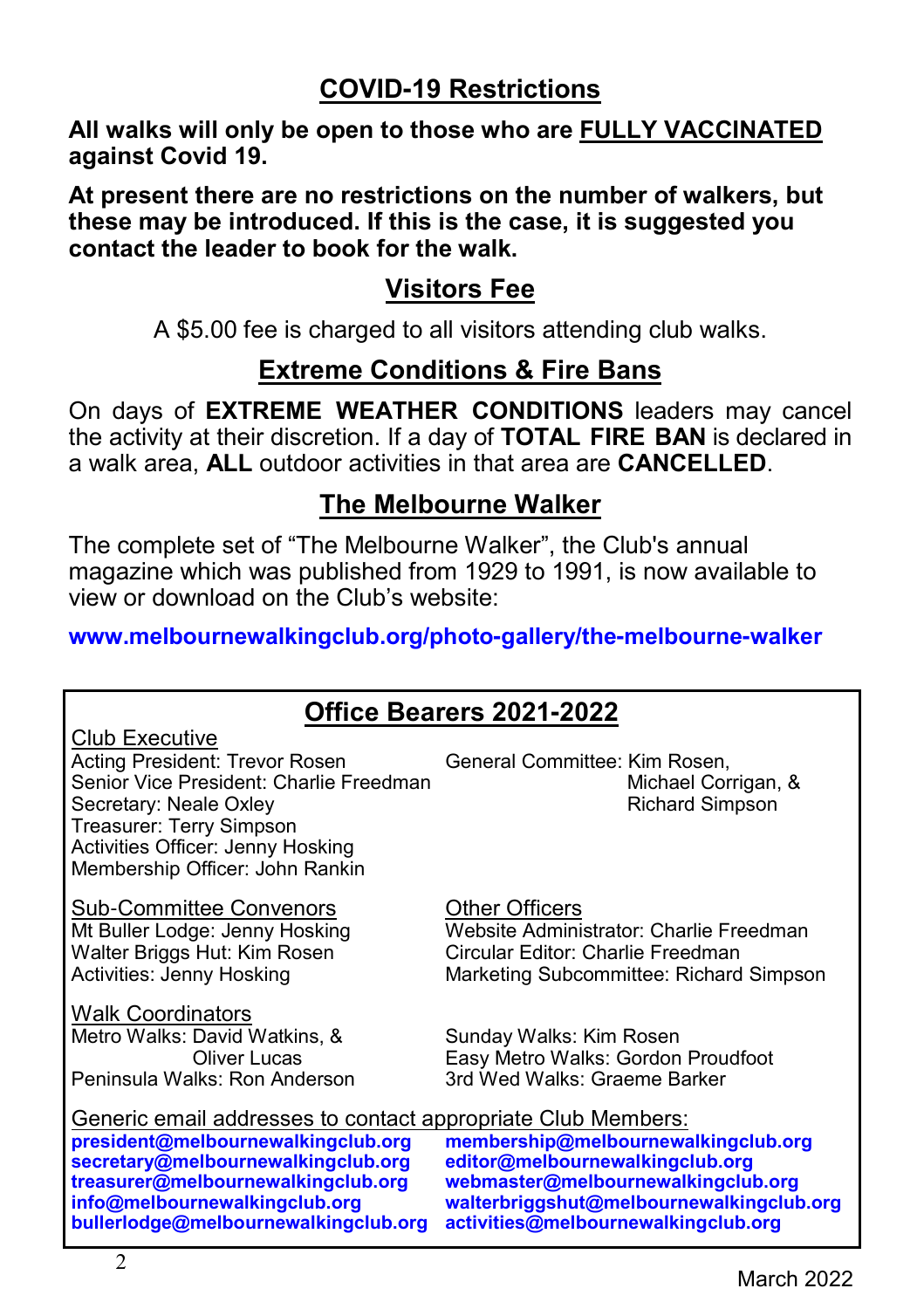# **MARCH WALKS**

**All walks will only be open to those who are FULLY VACCINATED against Covid 19.**

**Restrictions may be imposed on the number of walkers. In this case, it is suggested you contact the leader to book for the walk.**

#### **Wed 2 Mar Point Cook Coastal Walk**

Leader: John Ackerman **Phone: 9337 1164** 

**flightpath123@outlook.com**

Rendezvous: Point Cook Reserve, Saltwater Promenade, Melways208 A10 at 10:20am. Leader will meet at the reserve.

Map: Melway 208 Grading: Easy Distance: 10.8 km

Transport: 08:47am or 09:07am Flinders Street train to Werribee alighting at Williams Landing Station. Take care not to catch a Werribee Express that will not stop at WLS. These trains arrive at Footscray at 08:59 and 09:19 respectively. Arrival at Williams Landing at 09:27 and 09:47. Board the 497 Saltwater Estate Bus at 9:53am. Alight at the first stop on Saltwater Promenade which is adjacent to the reserve at 10:08.

Travel by Car: Park at Point Cook Reserve, Melway 208 A10 at 10:25am. Return to the vehicle by boarding the 497 at the terminus at the end of the walk. Bring myki to walk.

Morning Tea: At Point Cook Reserve at 10:20am.

Lunch: Homestead Park at 1:00pm.

Walk Details: Enter the park from Point Cook Road. Skirts the RAAF lake then turns right to the coast. Surfaced road for part of the way. Hugs the coast, should be pleasant in good weather. Estimated time of finish is after 2pm. Bus departs at 1:52, 2:32 & 3:12pm.

#### **Mon 7 Mar Fingal – Gunnamatta**

Leader: Jim Smith **Phone: 0437 077 532** 

Rendezvous: Fingal picnic area, Cape Schanck Rd, Melway 259 B9.

Map: Melway 259 B9 Grading: Moderate Distance: 12 km.

Morning Tea: 9:45am Fingal picnic area [Toilets available at start and Lunch spots].

Transport: Private car.

Walk Details: From Fingal picnic area we follow the coastal track through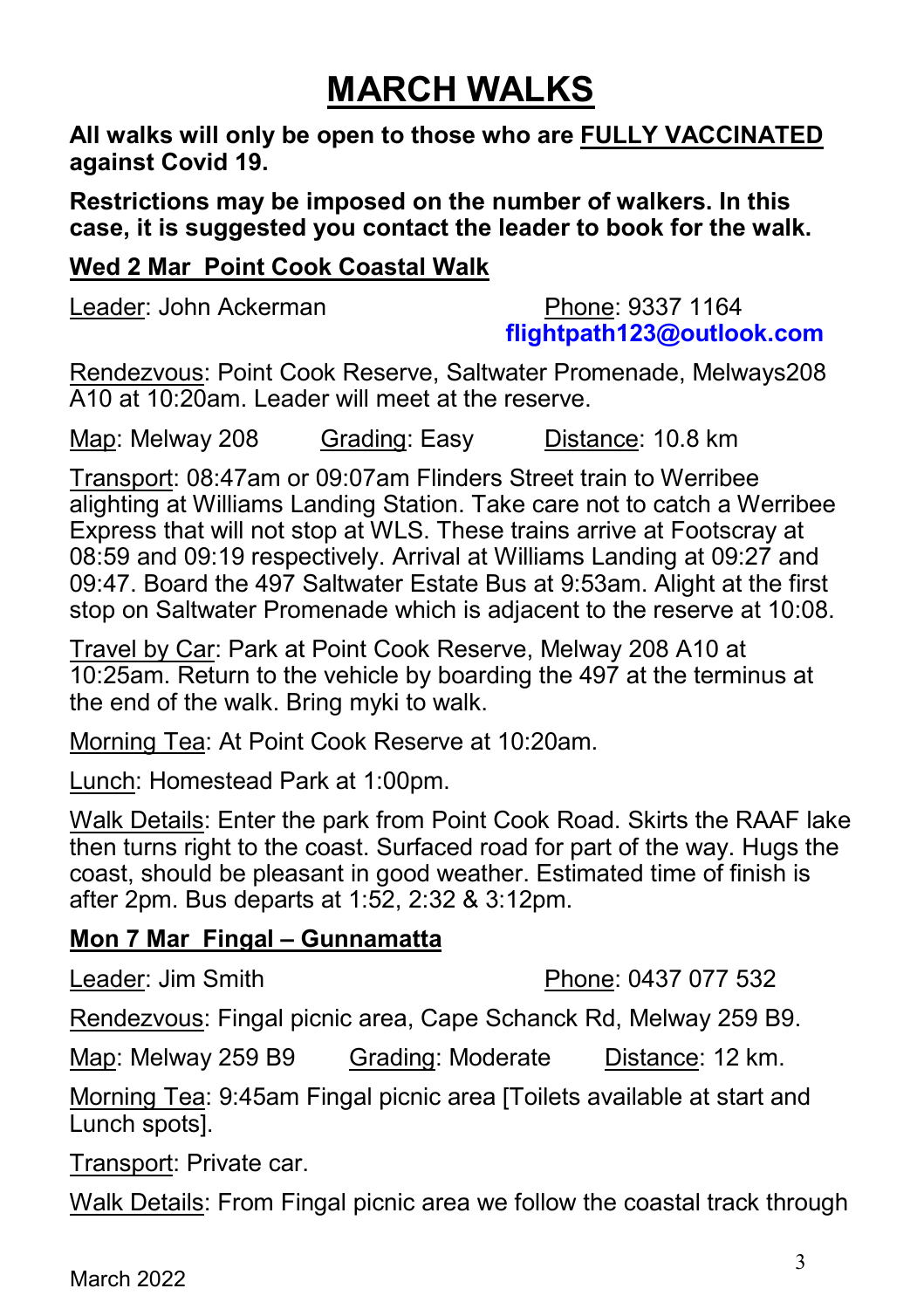moonah woodland towards Fingal and Gunnamatta beach The main track passes through costal vegetation with some spectacular views before descending onto the beach then walk to the Gunnamatta Surf club for lunch. We then return along the beach till we pick up the coastal walking track back to the car park. The track can be a little difficult in the sand dunes for a short time but well worth it for the views.

#### **Tue 8 Mar Social Lunch – Charles Dickens Tavern**

#### **NB. Please notify the leader if you intend to come to this lunch.**

Leader: Charlie Freedman Phone: 0415 558 249

#### **Wed 9 Mar Flinders St Station – Gardiner Station**

Leader: Keith Tupper Phone: 9457 2595 0434 112 192 (9 March only)

Rendezvous: 9.15am at Flinders St Station, under the Clocks.

Maps: Melway 2F, 2G, 2L, 2M & 59 Grading: Easy Distance: 11 km.

Morning Tea: Royal Botanic Gardens near kiosk (Melway 2G 12D).

Walk Details: A pleasant walk along tracks close to the Yarra River and Gardiners Creek.

#### **Fri-Mon 11-14 Mar Base Undercover – Mt Buller Lodge**

#### **NB. You must contact the leader if you intend to come on this walk.**

Leaders: Alexia Morgan Phone: 0481 616 797

Jenny Hosking **Phone: 0423 627 232** 

Rendezvous: Melbourne Walking Club (MWC) Lodge, 1 Stirling Avenue, Mt Buller, VIC 3723 (opposite the Fire Station).

Availability: There are limited places available for this trip. As this is a club event, please book through the leaders, Alexia Morgan or Jenny Hosking, rather than through the online booking system as would normally be the case.

Cost: \$40 per night for members/dependents (\$120 for 3 nights), \$50 per night for visitors (\$150 for 3 nights). To secure a booking, a 50% deposit of \$60.00 per member or \$75.00 per visitor is required to be paid ASAP. Please email **jenniferlhosking@gmail.com** for payment/bank account details.

Maps: Melway Touring Map X922 D11 and/or Google.

Distance & Grading: Variety of walks to cater for all. For details refer Mt Buller website: **www.mtbuller.com.au/Summer/activities/walk-hike**.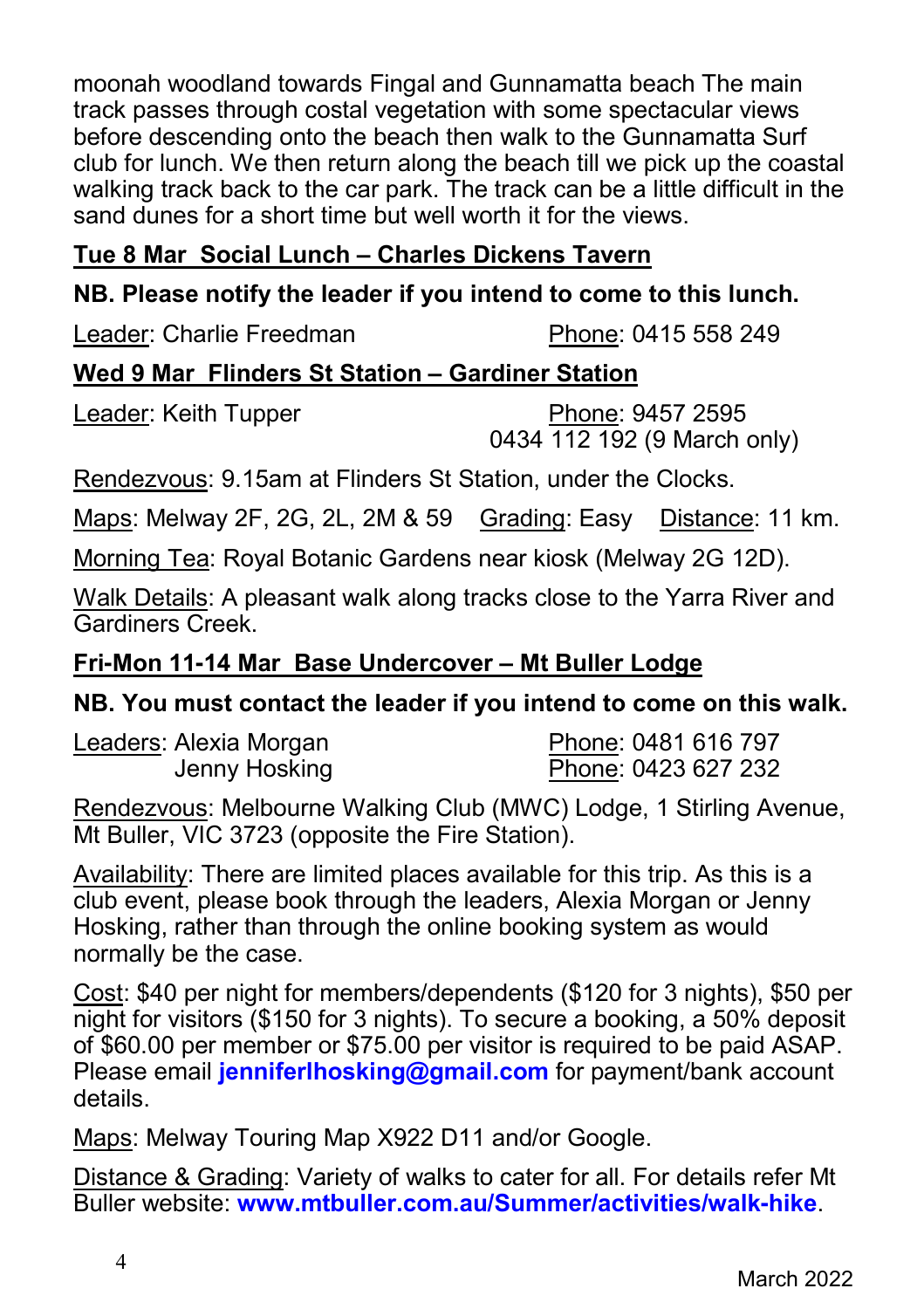Transport: Private car.

Base Undercover Details: MWC is planning day walks on the Saturday and Sunday staying undercover at the club's ski lodge at Mt Buller. Further walk details will be worked out closer to the event. This is a great opportunity to visit an alpine setting in the summer/autumn season and enjoy some walks with other members of the club.

The lodge is in first class condition, centrally located in the village and you can drive to the door. It has 16 beds which include 3 x 4-person bunk bedrooms and 2 x 2-person bedrooms. Each bedroom has an ensuite bathroom. It has shared kitchen and dining facilities. The lodge has a covid safe plan which must be adhered to and thus not all 16 beds may be utilised over this weekend.

#### **3rd Wed 16 Mar Yarran Dheran, Mullum Mullum Creek**

Leader: Graeme Barker **Phone: 9874 6938** 

Rendezvous, Morning Tea & Lunch: 10.30am at Schwerkolts Cottage, Melway 32 D5.

Distance: am: 5km, pm: 1.5km Map: Map: Melway 32.

Grading: Easy (but some uphill sections for those who are game).

Transport: 9.26am Belgrave train ex Flinders Street, arriving Heatherdale at 9.58. Leader will meet train for walk to Schwerkolts Cottage. Return trains at 15 minute intervals.

Car: Park in Schwerkolts Cottage car park. If seeking a longer walk (i.e. per distance below) park near Heatherdale station and join walk from there. At present there is plenty of car parking available in Buxton Road and surrounding streets, but watch out for limited 2 hour parking on some sides of the streets. This situation may change if more commuters use public transport.

Walk Details: There are a variety of walking conditions with some minor undulations. The Cottage was built in 1864 of locally quarried stone and mud, and incorporates a cellar and smokehouse, which is of historical interest. There are some unformed track and uphill sections on the walk.

AM: Mainly a downhill walk of 1.5km to the Cottage for morning tea, then to Yarran Dheran Park via the Mullum Mullum Creek track. Visit the exhaust stack for the Eastlink tunnels beneath your feet. Return for lunch in the pleasant Cottage environs. If not wishing to walk far, this in a nice area for a rest/wander.

PM: Back to Heatherdale station using a different route via Antonio Park.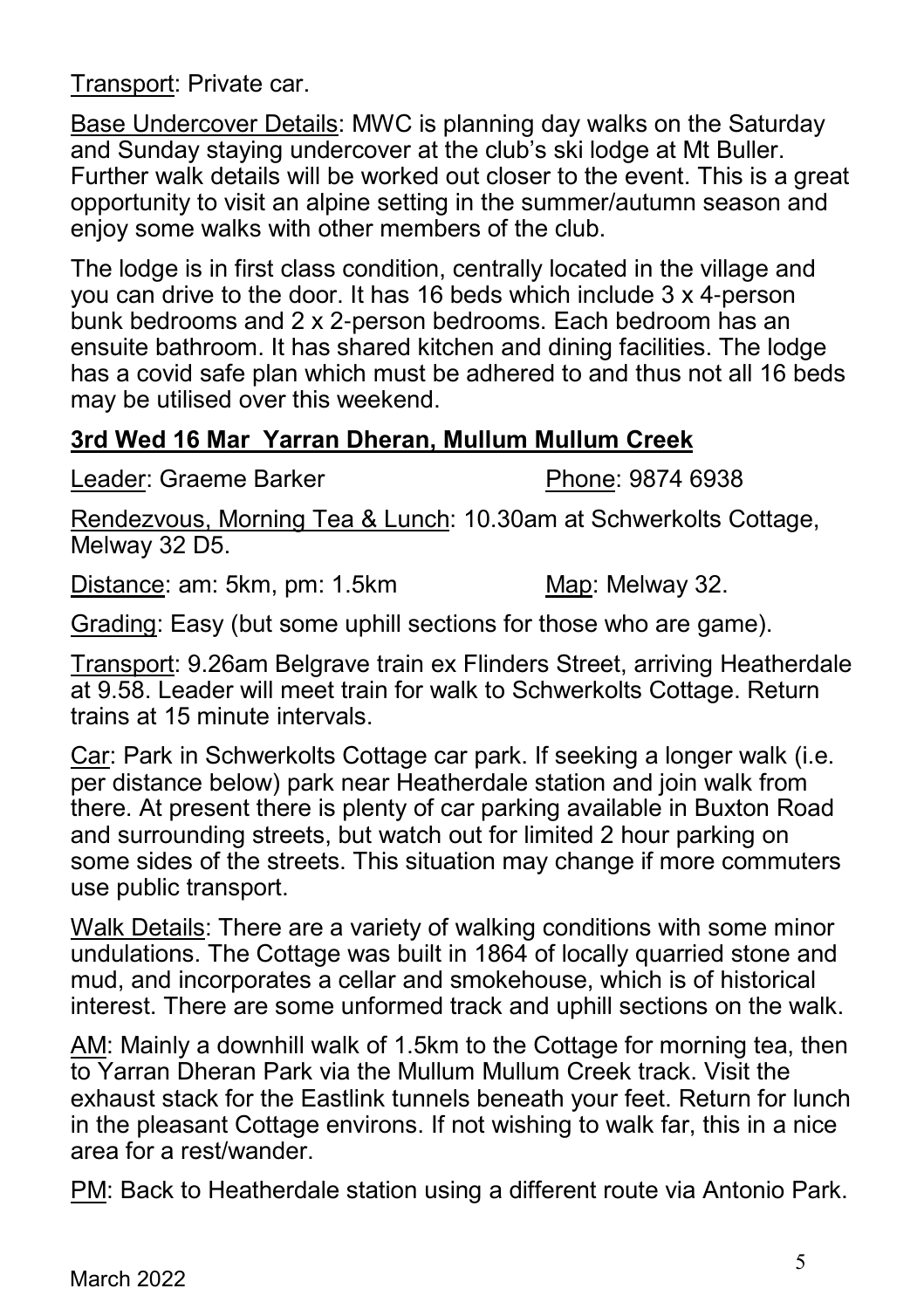#### **Wed 23 Mar Olinda – Ferndale Road – Boronia**

#### **NB. New date. This walk was on 30th March.**

Leader: Oliver Lucas **Phone: 9571 6865** 

Rendezvous: Croydon Station at 8:59am.

Maps: Melway 66 & 65 Grading: Medium Distance: 13 km.

Transport: 8:15am train from Flinders Street. Bus 688 to Olinda at  $9.10$ am

Morning Tea: At corner of Mt Dandenong Tourist Rd and Range Rd, Melway 66 H7. Toilets available.

Walk Details: Starting at Range Rd, onto School Track and other tracks. After lunch from Ferndale Rd, various tracks, finishing at Boronia Station. Trains every half hour. Excellent walk on good tracks.

Escapes: After lunch at Mountain Highway, but buses infrequent.

#### **Sun 27 Mar Urquhart Bluff – Aireys Inlet – Urquhart Bluff**

#### **NB. You must contact the leader if you intend to come on this walk.**

Leader: Keith Davidson **Phone: 9523 8174** 

0414 860 828

Rendezvous: 9:45 am at Urquhart Bluff Beach Carpark, Great Ocean Rd. (B100). Travelling from Melbourne approx. 6.7km from Anglesea. Toilets near-by. Morning Tea before we depart.

Grading: Medium **Distance:** 11 km.

Transport: Private Cars.

Walk Details: Excellent views of the beaches, the ocean and the Split Point Lighthouse from sandy beaches and Cliff tops. Starting on the beach at Urquhart Bluff around a couple of headlands to Sunnymead Beach, climbing steps to the Surf Coast Walking Track, exploring Step Beach and Eagle Rock and eventually reaching the Split Point Lighthouse with fantastic views over the Shipwreck Coast. Looping back via Aireys Inlet, where we will have lunch. We return to the Surf Coast Walking Track and the cars.

#### **Mon 28 Mar Easy Metro: Maribyrnong – Ascot Vale**

Leader: Alex Hordijenko Phone: 9383 3257

Rendezvous: 10:00am at Cordite Avenue, Maribyrnong tram terminus, Melway 27 H8.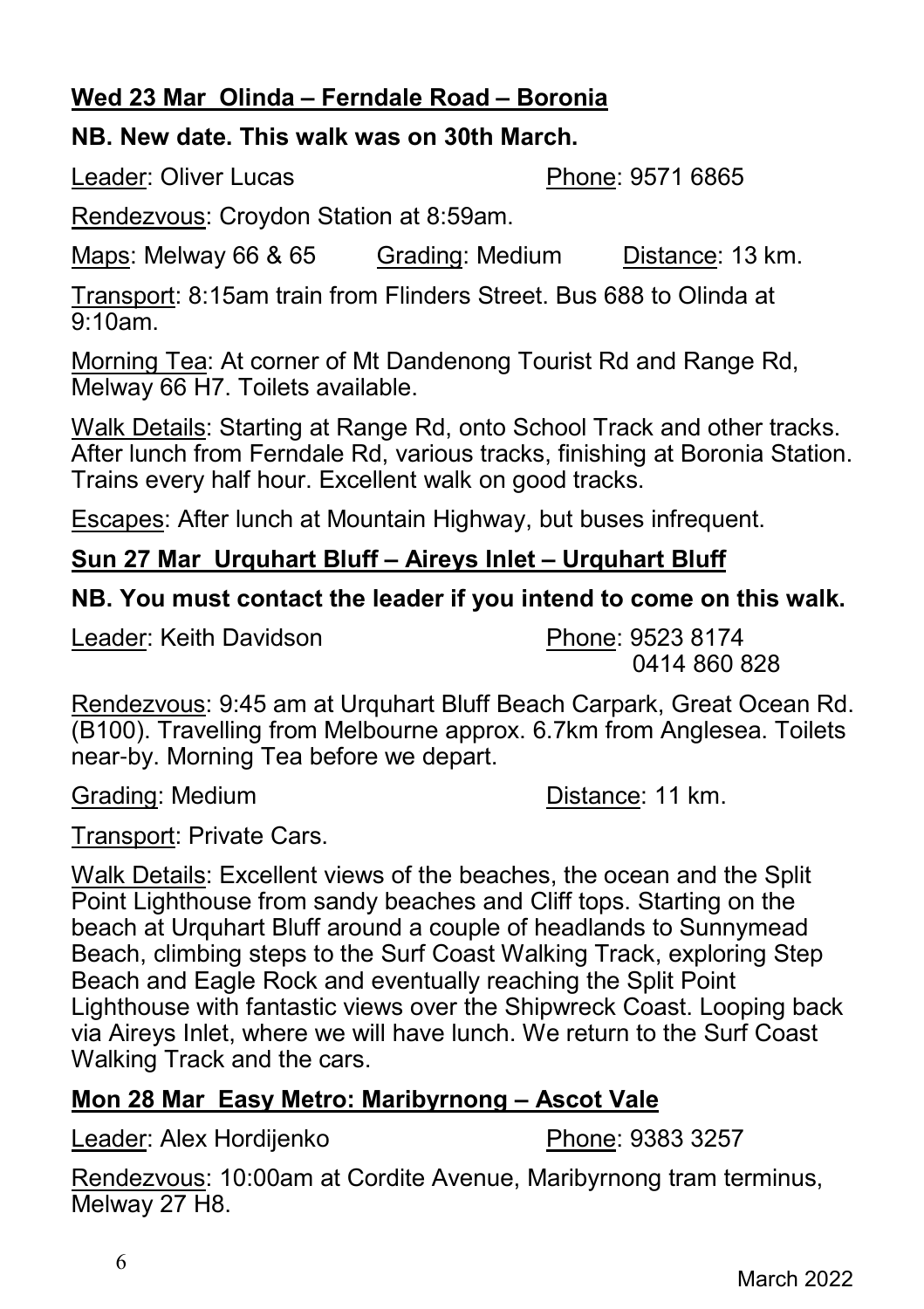Maps: Melway 27, 28 & 42 Grading: Easy Distance: 9 km.

Transport: 9:20am West Maribyrnong tram No. 57 from corner of Elizabeth and Flinders Streets, arriving terminus at 10:00am.

Morning Tea: 10:10am at Village Green rotunda, Melway 27 G8.

Walk Details: A scenic walk following an easy track close to the Maribyrnong River with some nice views of the river, the city and of Flemington Racecourse. We will enter the racecourse and walk through to Epsom Road to catch the No. 57 tram back to the city. Toilets along the track.

#### **Wed 30 Mar Corio – Hovell Creek – Lara**

#### **NB. New date. This walk was on 23rd March.**

Leader: John Rankin Phone: 0408 373 148

Rendezvous: 10.05 am at Corio railway station.

Maps: Melway 432 & 423 Distance: 10.5 km.

Grading: Easy. Flat, along made paths.

Transport: 9.10 am South Geelong V/line train from Southern Cross arriving Corio 10.02 am.

Morning Tea: Directly opposite the station.

Walk Details: This is a very pleasant and easy walk with excellent and varied scenery and bird life. However, much of it is exposed so it will be necessary to dress appropriately for the day. After leaving the industrial area near the station we walk to the coast then follow the Hovell Creek Adventure Track to the Princes Highway which we cross through an underpass. After lunch in Hovell Creek Reserve (undercover, but exposed) we follow the Hovell Creek Trail to Lara station. Return trains every 20 minutes: 1.43, 2.05, 2.23, 2.45 pm. No toilet at Corio station, a toilet about half way and also at Lara station.

Escapes: The only escape is at lunch; #11 bus in Rennie St to Lara station.

# **APRIL PROGRAM**

#### **Mon 4 Apr Peninsula**

Leader: Doug Connell **Phone: 9807 1957** 

March 2022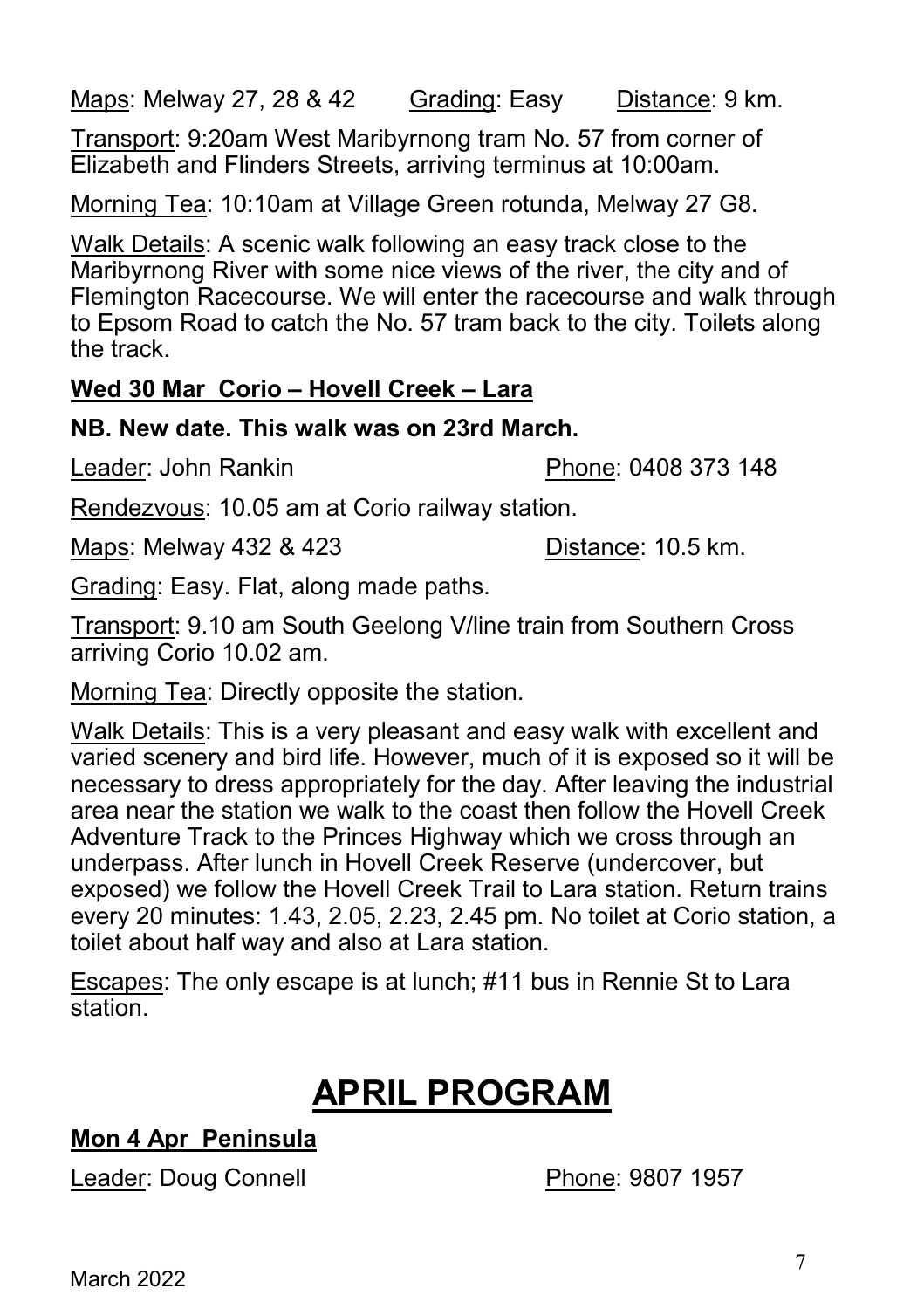# **Wed 6 Apr Carrum Downs – Kananook**

Leader: David Blackwell **Phone: 9557 1009** 

## **Sun 10 Apr Warburton Bridge – Fryerstown**

## **NB. You must contact the leader if you intend to come on this walk.**

Leader: Ian Wilkinson **Phone: 0438 419 375** 

**Mon 11 Apr Easy Metro: Heidelberg – Yarra Circuit – Heidelberg**

Leader: Gordon Proudfoot Phone: 9717 0909

## **Tue 12 Apr Social Lunch – Charles Dickens Tavern**

## **NB. Please notify the leader if you intend to come to this lunch.**

Leader: Charlie Freedman Phone: 0415 558 249

## **Wed 13 Apr Kalorama – Doongalla – Montrose**

Leader: Jim Cone **Phone: 9560 8175** 

## **Mon 18 Apr Easter Monday - Bittern – Hastings**

Leader: Les Littlejohn Phone: 5987 2215

**3rd Wed 20 Apr Yarra Flats, Heidelberg**

#### **NB: Walk is at Yarra Flats – not Banksia Park.**

Leader: Bruce Armstrong Phone: 0416 758 204

Rendezvous: Outside Heidelberg Railway Station (south-east side) at 9.45am – at the 903 Bus Stop, Melway 31 K5. Leader will be there.

Maps: Melway 31 & 32 Grading: Easy.

Distance: Approx 4-5 km in am – pm walk back to Heidelberg Station.

Transport: 9.09am train Ex Flinders St to Hurstbridge, arriving at Heidelberg Station at 9.45am.

Morning Tea: Melway 32 C6 (Toilet and parking available).

Lunch at Morning Tea spot.

Walk Details: Pleasant casual walk in **Yarra Flats Park** following Artists Trail and return to Shelter/Car Park at Morning Tea spot.

## **Sat-Mon 23-25 Apr Goldfields Track – Hepburn Springs**

## **NB. You must contact the leader if you intend to come on this walk.**

Leader: Kim Rosen **Phone: 0422 804 816**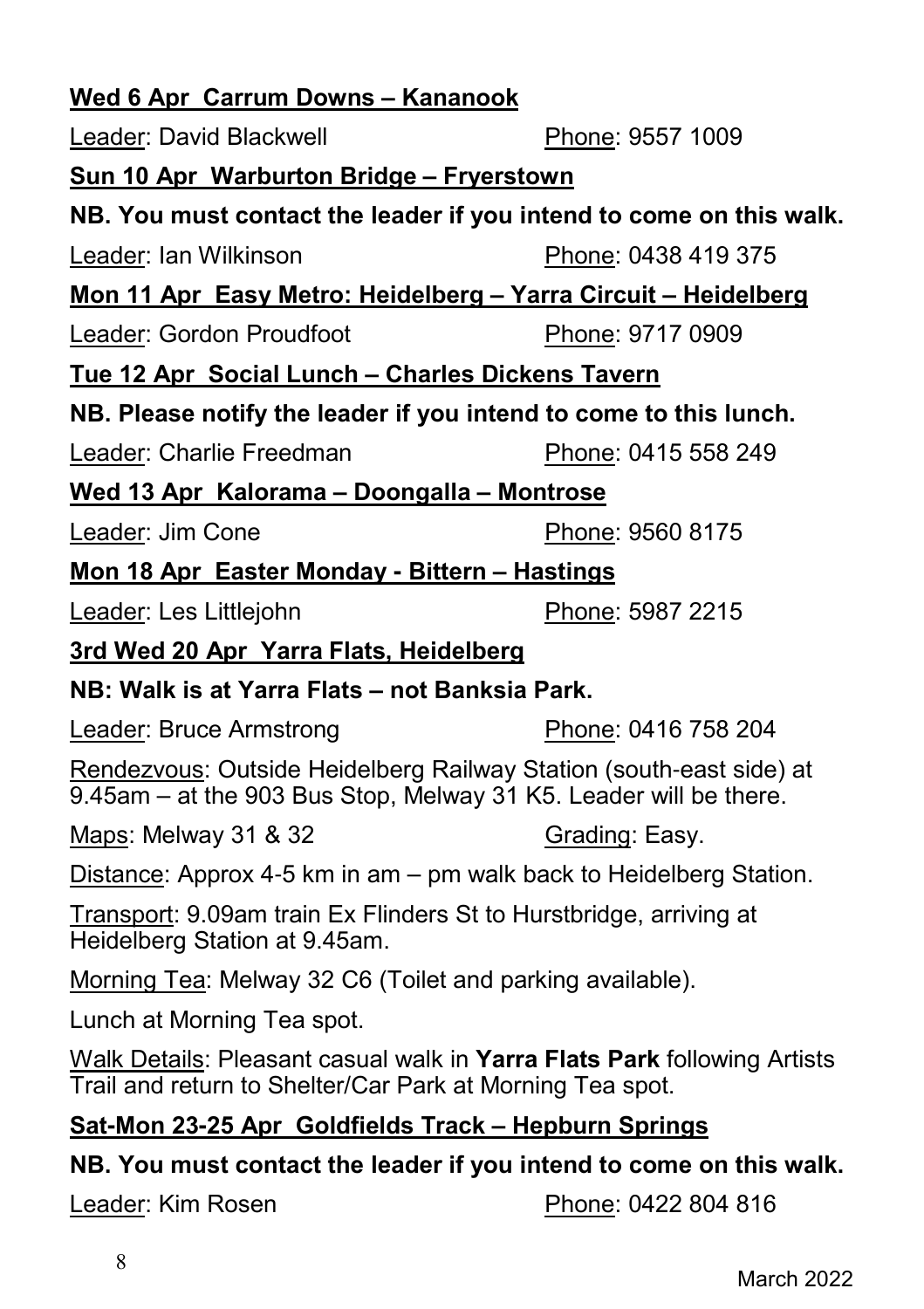#### **Mon 25 Apr Easy Metro: Anzac Day**

Leader: Gordon Proudfoot Phone: 9717 0909

#### **Wed 27 Apr Reservoir – Greensborough**

Leader: Miles Pierce **Phone: 9890 8319** 

### **New Members**

There have been few new members in the past year due to the limits imposed by the COVID restrictions on our ability to do walks. However, since we started walking again, four Visitors have each completed four walks and their applications for membership have been approved by the Executive Committee. The new members are **Allan Cooper**, **Greg Landgren**, **Sharon Lanyon** and **Shirley Oxley**. We welcome these Members to the Club and wish them many happy years of walking and participating in other Club activities.

**John Rankin, Membership Officer**

## **The Way Things Were**

The visitors' book from the old Austral Alps Hotel at Lightning Creek, between Tallangatta and Omeo, had an entry recording that on a walking trip through Bright, Tawonga, Bogong High Plains and Glen Wills, A. J. Day, P. D. Flowers, Heber Green, C. Gardner and R. H. Croll, wellknown names in Walking Club circles, stayed at the hotel. Beneath this entry is some verse which I strongly suspect came from the pen of R. H. Croll. Here it is ...

> Now this is the way of the Walking Club, It takes a train to a wayside pub, Where it stops for a meal and a drink and a talk, But the very last thing it does is to walk.

> > Abridged extract from an article by Rege Mann, The Melbourne Walker, Vol 16, 1945, pp. 42-44.

## **Who Was Walter Briggs**

Most members will be aware that our hut at Mt Donna Buang is named in honour of Walter Briggs, but who was Walter (Wally) Ernest Briggs? He was born in 1867 and died in 1948 aged 81. The club was founded in 1894 by Arthur Barrett and Walter Briggs. It was then known as the Melbourne Amateur Walking and Touring Club. However Briggs continued to serve the club as an office bearer for a remarkable period of over fifty years. He was both the Secretary and Treasurer from 1896 to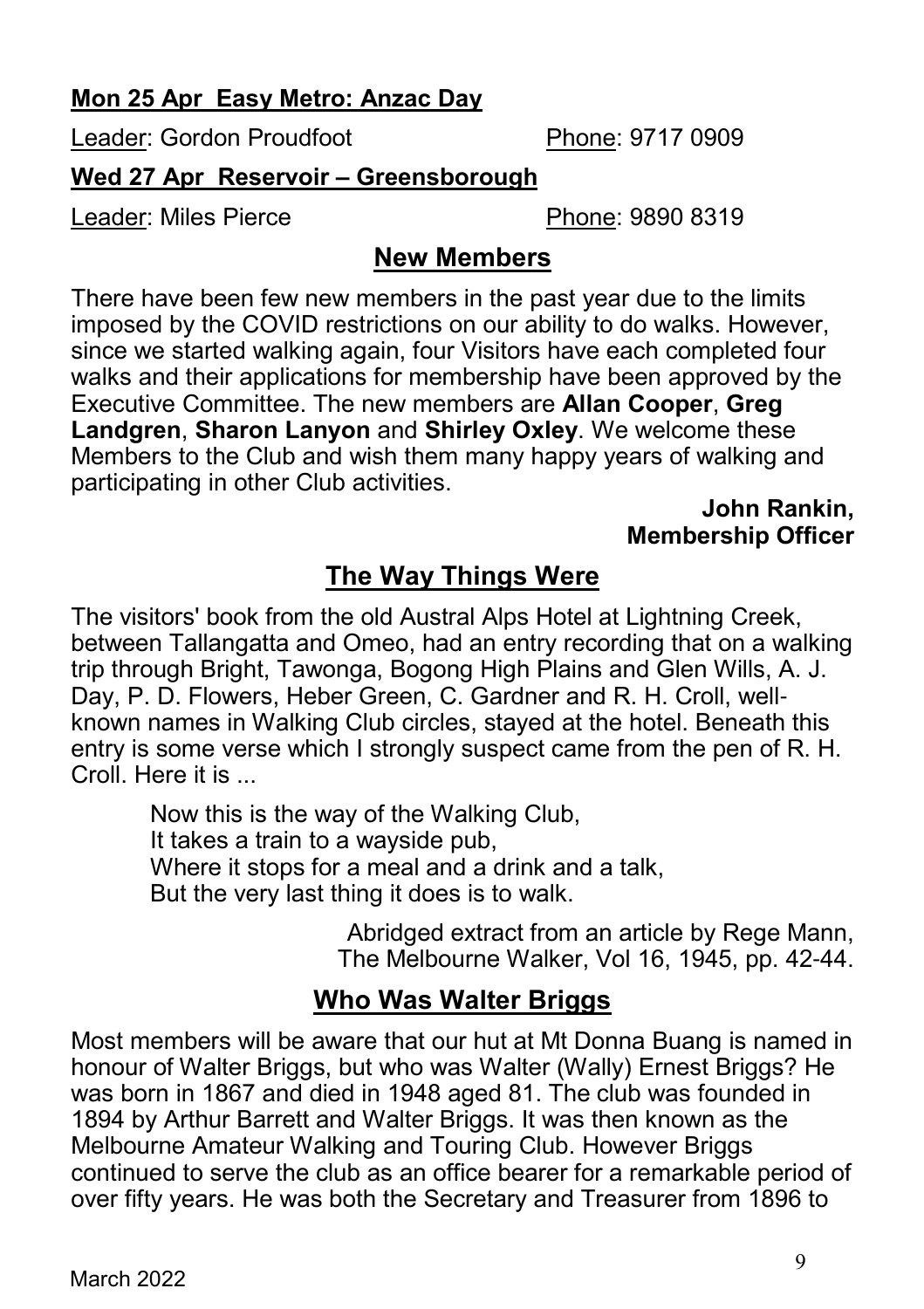1914 but he then went on to become the President of the club from 1915 until his death in 1948.

Under his leadership the Federation of Victorian Walking Clubs (now known as Bushwalking Victoria) was established in 1934 and he was the first President. He was admitted to practice as a solicitor in Victoria in 1890.

Curiously there is no mention of Briggs or his legacy in the 1948 or 1949 editions of the "Melbourne Walker" magazine nor is there much reference

to him in the histories of the club "Footsteps From The Past" or "No End To Walking".

Apart from his interest in walking and the bush he was also a member of the Brighton Technical School Council from 1925 until 1945 and he served as the Mayor of Brighton in 1925 and as a councillor until 1927. This notice was published in the 1948 edition of the school magazine known as "Seaspray" (courtesy Tony Cagney).



#### **Trevor Rosen**

If any readers have more information about Walter Briggs please contact the writer.

#### **Westward Ho!**

The method of locating north by aligning the hour hand on a watch with the direction of the sun is well known to walkers.

A problem arises with digital watches and this has been discussed in recent issues of the magazine New Scientist. A correspondent from New Zealand has proposed a novel solution: "*Whirl the digital watch around your head and let it go, in which case it has gone west. A simple 90 degree turn in the appropriate direction then gives north or south.*"

> From "The Walker" magazine, Vol 62, 1991, page 21. "The Walker" was published by the Club from 1929 to 1991.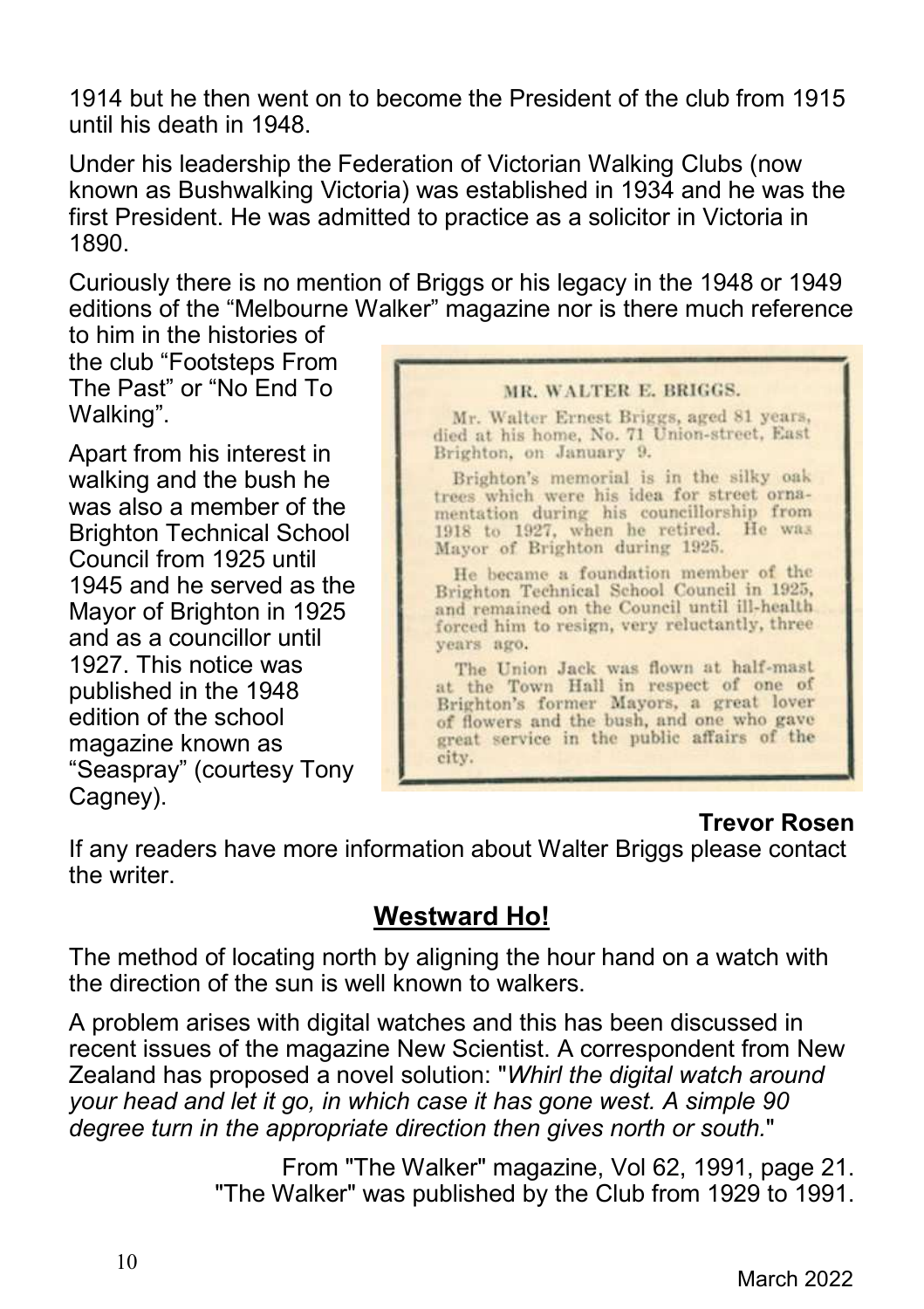## **Bushwalking News Victoria (BNV)**

The Melbourne Walking Club is affiliated with Bushwalking Victoria which publishes **"Bushwalking News"** monthly on the Internet.



**Bushwalking Victoria** 

The Current and past BNVs can be read on their web page:

**http://www.bushwalkingvictoria.org.au/what-we-do/publications/newsletters**

#### **Bushwalking Manual**

Bushwalking Victoria's on-line manual provides guidelines and information for safe and enjoyable community-based bushwalking across Australia. You can view the Bushwalking Manual here:

#### **https://bushwalkingmanual.org.au**

#### **BSAR (Bush Search & Rescue Victoria)**

BSAR is a dedicated volunteer search and rescue service. They participate in land-based search and rescues for persons lost in bush and alpine areas under the direction of the Victoria Police. More information is available here:

#### **https://www.bsar.org**

| 2021/22 Subscriptions were due 30 June 2021                                                                                                                                                                    |                      |
|----------------------------------------------------------------------------------------------------------------------------------------------------------------------------------------------------------------|----------------------|
| Rates for 2021/22 are as follows:<br>Members -- Within Victoria and aged under 80 years<br>-- Outside Victoria<br>-- Aged 80 years and over                                                                    | \$65<br>\$60<br>\$60 |
| Note: Life Members and those who have been members for 50<br>years or more are not required to pay annual subscriptions.                                                                                       |                      |
| The following discounts apply:<br>Prompt Payment: \$5 (for payment by 30 June 2021).<br>Emailed Circular (not by post): \$10 (for 12 months).                                                                  |                      |
| Please send a cheque payable "Melbourne Walking Club Inc" to:<br>Mr T. Simpson, 10 Ti Tree Av, Bonbeach, Vic, 3196.                                                                                            |                      |
| Or                                                                                                                                                                                                             |                      |
| By bank transfer to the Club's general account:<br><b>Account Name: Melbourne Walking Club Inc.</b><br>BSB: 063-000, Account No: 1078 3218.<br>Please ensure that you clearly state your name on the transfer. |                      |
| Terry Simpson, Treasurer, MWC.                                                                                                                                                                                 |                      |